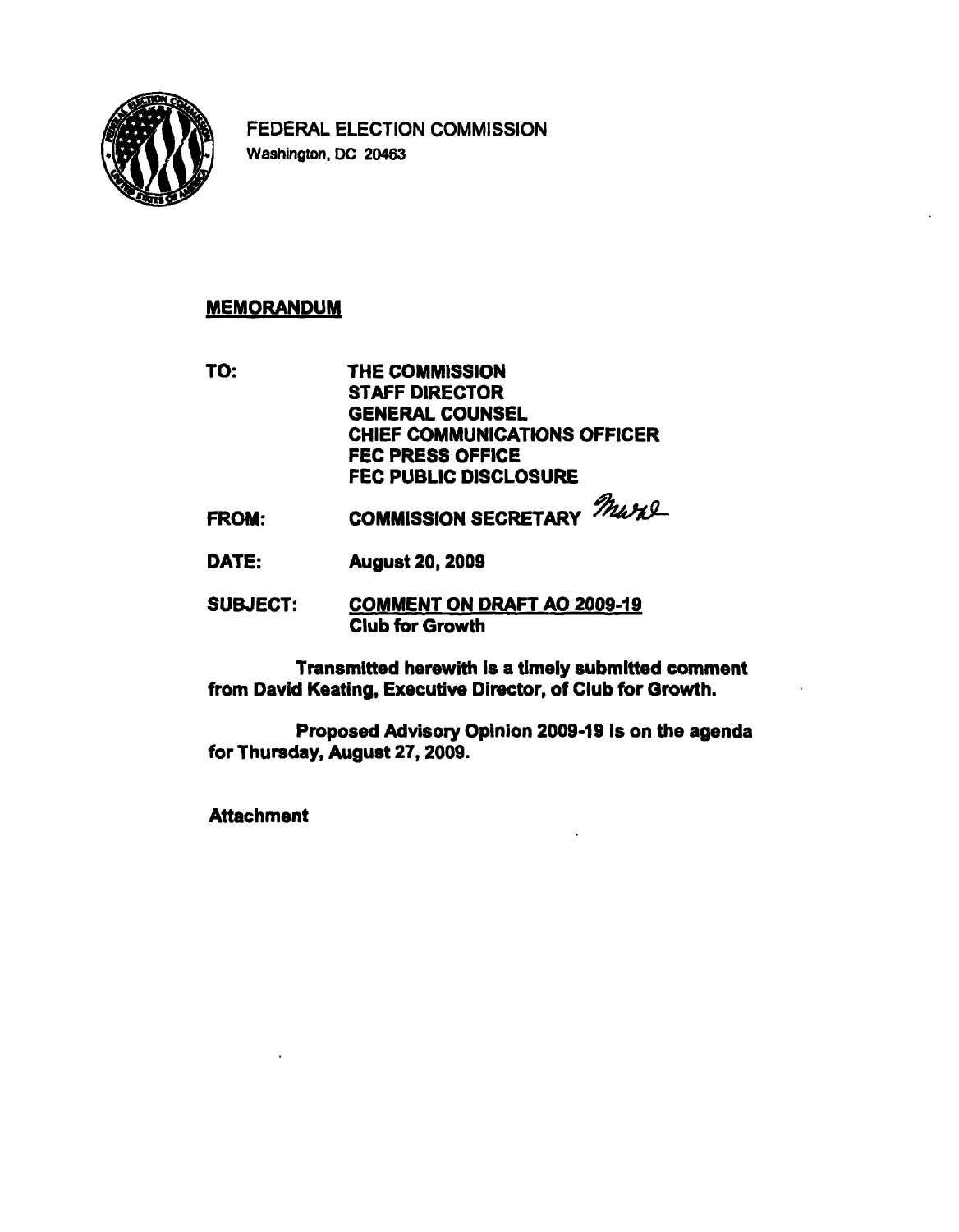

| <b>ALLEVER</b><br>LOCRAL ELECTION<br><b>COMMISSION</b> |  |
|--------------------------------------------------------|--|
| SECRETARIAT                                            |  |

2009 AUG 20 · A 11: 52

August 20,2009

Mary Dove Commission Secretary Federal Election Commission 999 E Street, NW Washington, DC 20463

## Re: Comments on Draft Opinions in Advisory Opinion Request 2009-19

Dear Ms. Dove:

I am writing to submit our comments on the two alternative drafts of Advisory Opinion 2009-19.

Draft A is an excellent statement of the law and regulations and I hope the Commission will adopt it unanimously. Draft  $A$  is also completely consistent with how the Commission has handled similar requests in the past.

Draft B misstates several facts in my request and significant facts in other cited advisory opinions, conflicts with other previously approved opinions, and appears to attempt to change a regulation without going through the process for issuing new regulations. It should be rejected.

Draft B attempts to distinguish between our request and essentially identical requests in the Gramm and Findley AOs. It claims that the "the communications proposed by the Club and Club PAC are not necessary to correct a misunderstanding, because Senator Specter has already publicly announced that he is running for re-election as a Democrat and that he will refiind contributions made during the 2010 election cycle upon request. Thus, the communications are materially different from those at issue in Advisory Opinions 1984-02 (Gramm) and 1981-05 (Findley)."

There is nothing in the law or regulations that says the standard for contacting donors should be based on whether the information has been made publicly available or not. The Commission should not adopt a draft that appears to impose such a new standard.

Additionally, as detailed below, the draft misstates or omits the circumstances surrounding the Gramm and Findley AOs. Most importantly, the Commission's own records demonstrate nearly all of the Americans for Phil Gramm in '84 (APO) donors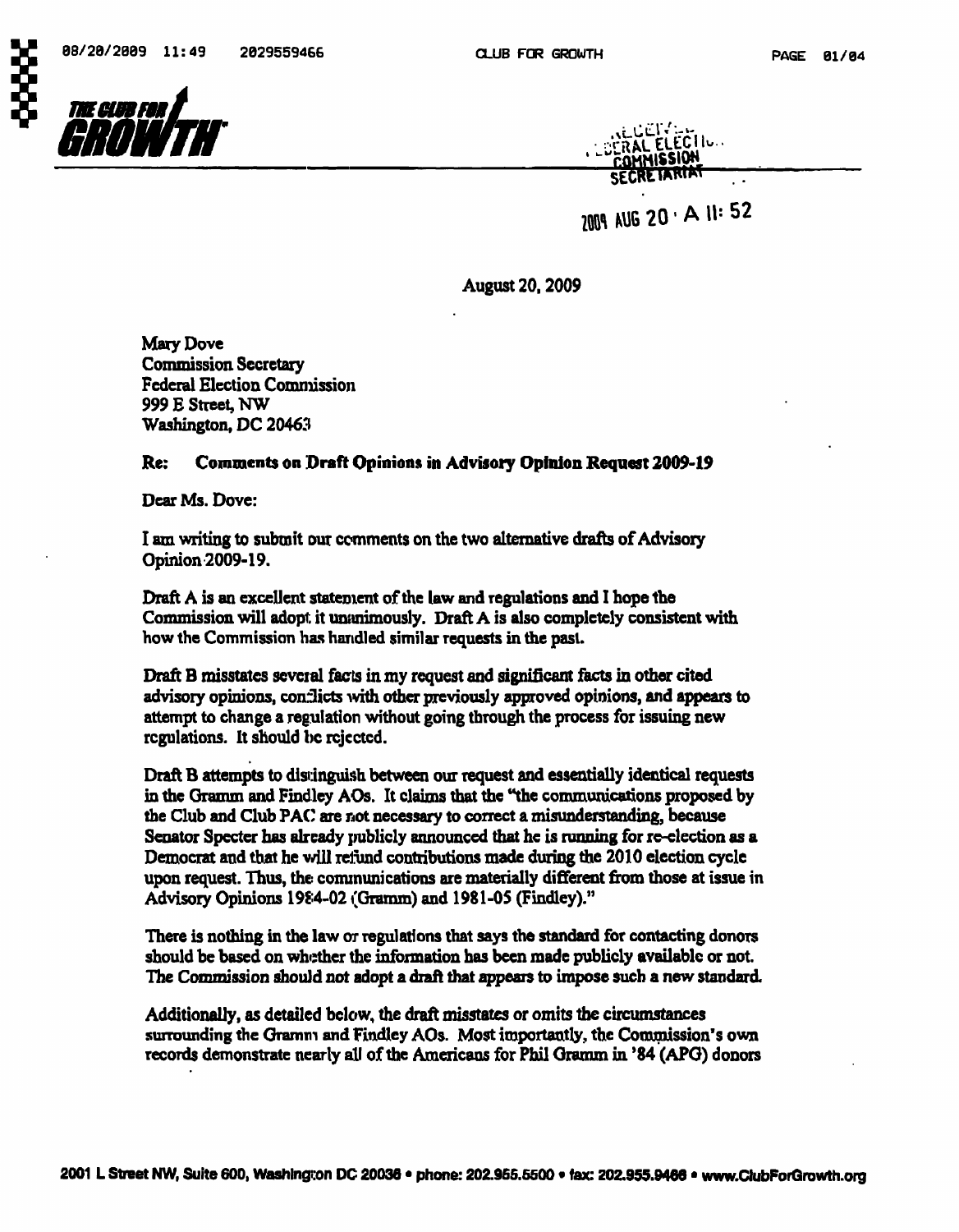who Phil Gramm wished to contact had already been provided the information that Gramm's campaign sought to communicate.

In contrast, to my knowledge, Sen. Specter only announced his refund policy at a press conference, apparently in reaction to a passer-by who "shouted, 'I want my money back!" This is according to the Associated Press news account attached to my advisory opinion request.

A thorough search of the Specter campaign website finds no evidence that it has issued a press release announcing his refund policy. Furthermore his website does not contain any information about bis refund policy nor does it provide information about how to request such a refund.<sup>1</sup> There is no evidence that Specter's campaign has contacted a single doncr about his policy.

In Mr. Gramm's situation, it appears he repeatedly sought press and public attention to bis concerns about APG. He evidently sought to gamer this public attention by filing a blizzard of complaints ~ one against APG with the Commission, another with the U.S. Postal Service and then a lawsuit against APG in Federal court.<sup>2</sup> He also requested an Advisory Opinion with the Commission seeking to contact donors to APG.

The Commission itself found that the Congressional Majority Committee (CMC), the group that ran APG, had informed nearly all the donors Gramm sought to contact that APG was independent of Gramm's Senate campaign.

AO 1984-02 says that (}ramm proposed to write a letter to inform APG donors "that 'Americans for Phil Gramm in '84' is not authorized by you as your campaign committee." Arguably. using the logic in Draft B, the Gramm communication was unnecessary and improper as nearly all, if not all, of the donors already had the information Gramm sought to distribute.

The Conciliation Agreement in MUR1603 says there were "approximately 15,000 communications that solicited contributions to" APG that failed to "include a statement that it was paid for by the Respondent and that it was not authorized by any candidate or candidate's committee." The FEC website says "In subsequent solicitation mailings, however, CMC did include such a disclaimer."<sup>3</sup> In Galliano v.

<sup>2</sup> http://www.fec.gov/law/litigation CCA G.shtml

<sup>3</sup> http://www.fec.gov/law/litigation CCA G.shtml

<sup>&</sup>lt;sup>1</sup> A Google advanced search performed August 17, 2009 searching for the word "refund" in the Specter campaign website "did not match any documents."<br>(http://www.google.com/search?hi=en&as\_q=rofund&as\_epg=&as\_oq=&as\_eq=&num=10&ir=&as\_fi]

ctype=&ft=i&as\_sitesearch:=http%3A%2F%2Fwww.specter2010.com%2F&as\_qdr=all&as\_rights==&as <u>occt=any&cr=&as\_nlo=&us\_nhi=&safe=images)</u>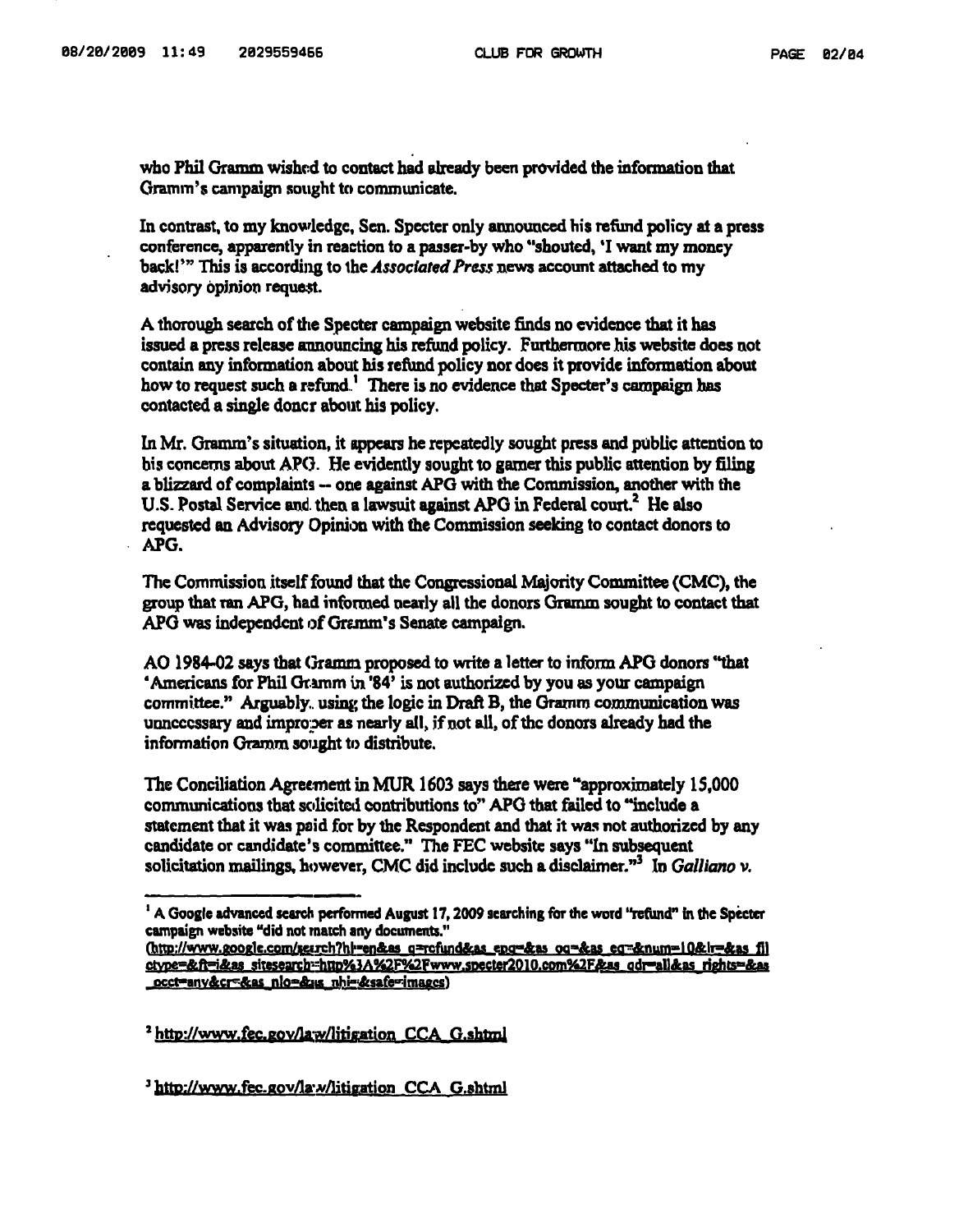United States Postal Service, 836 F.2d 1362 (D.C. Cir. 1988), the U.S. Court of Appeals for the District of Columbia Circuit opinion stated thai "Between November 1983 and April 1984, CMC mailed, in three batches, over 200,000 solicitations for contributions to APG."

In other words, over 92% of all those who were solicited were already informed by APG that it was not a committee authorized by candidate Phil Gramm, which was the information Gramm sought to communicate, and that the Commission agreed in AO 1984-02 that he could provide this information.

It defies belief that over 92% of the Specter donors have been informed of his refund policy.

Nearly all the donors were informed about APG's independence from the Gramm campaign and there was likely far more public information available due to all the publicity surrounding Gramm's multiple complaints. Mr. Gramm sought to personally contact these donors so he could state that information more clearly in his own words and presumably suppress further donations to APG.

We agree with the Gramm AO, because it allowed Mr. Gramm's campaign to state his opinions about APG.

In the Findley AO, Mr. Findley sought to write to donors of his opponent to "set the record straight on certain defamatory charges made against me." Mr. Findley's campaign noted that his opponent raised enormous sums of money outside the district. He believes much of it was spurred by "defamatory charges" in fiindraising appeals. It appears that Mr. Findley hoped to provide the facts so that the potential donors to his opponent might not be so quick to pull out their checkbooks in the event of a rematch.

T strongly object to the following claim in Draft B, which is a misstatement of the facts in our request:

[T]he telephone communications proposed by the requestors here would involve asking 1he contributor if he or she wished to receive additional information from the Club or Club ?AC, thereby possibly opening the door to additional communications from the Club or Club PAC.

The request 1 made clearly stated that 'The communication would only be made once to each donor... Follow up mailings and phone calls would not be made."

Draft B then goes on to misstate that in Graroro and Findley, "it was unnecessary for the requestors to make repeated communications to correct the misleading information, whereas here, Club or Club PAC may have an interest in making repeated communications with the same message."

We have no interest in making repeated communications and have stated we would not do so.